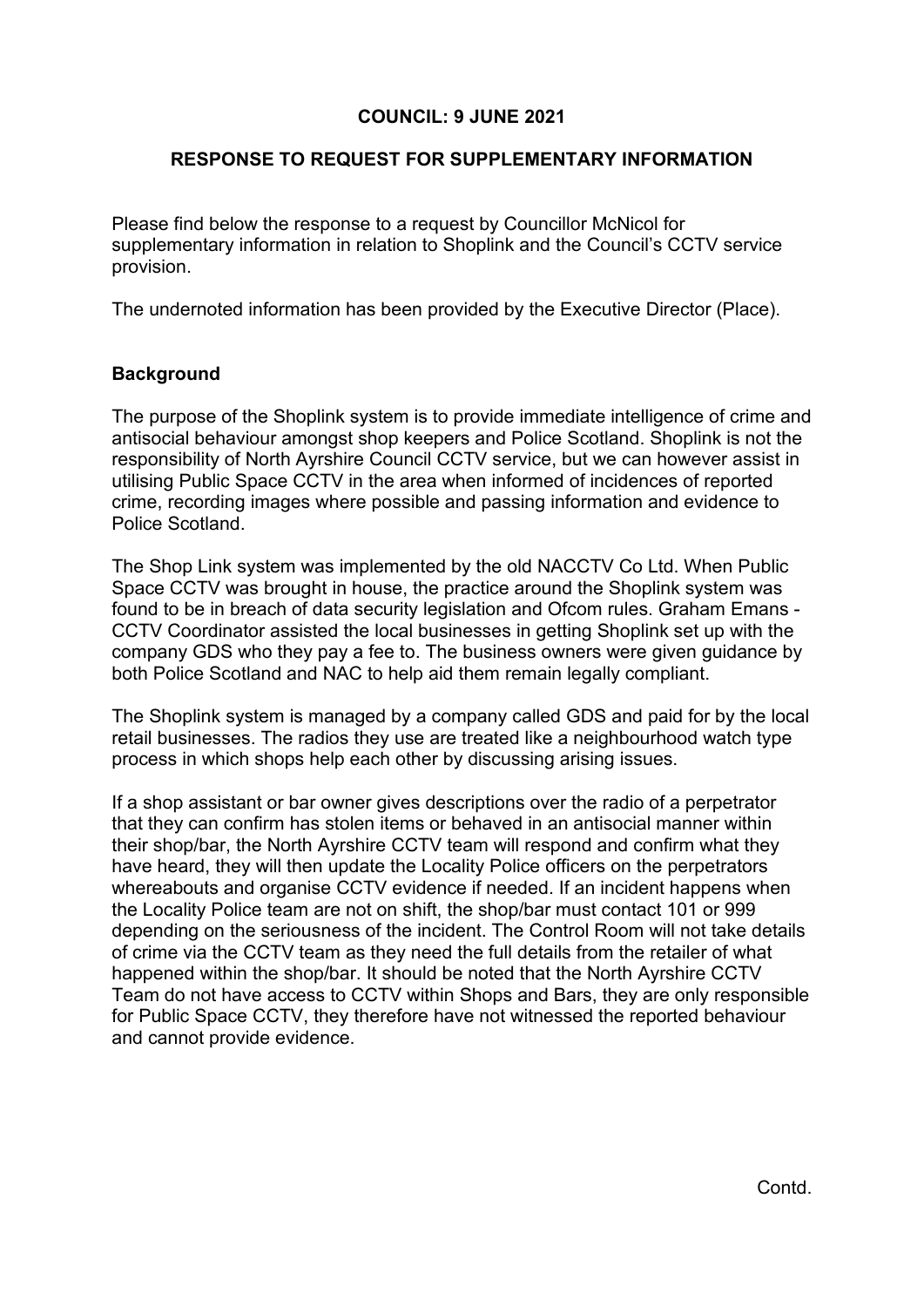The Council and Police Scotland work within the remit of the legislation to assist as best they can, utilising their joint resources. Unfortunately there have been occasions where the shops' expectations have been outwith this scope when shops have used the radios at times looking for the CCTV service to manage behaviours within their premises instead of contacting Police Scotland directly. There have been occasions where shops have reported to the CCTV service that people have stolen from them and the service has worked with Police to assist in tracking down the perpetrator only to find that it was a false report. There have also been incidences of bar owners requesting that the CCTV service contact Police Scotland in order for action to be taken against underage drinkers or people with addiction issues as the bar owners are reluctant to do this by themselves. As detailed above, the CCTV team cannot see this behaviour and cannot provide evidence, it is for bar owners to manage the behaviour within their premises, contacting Police Scotland for assistance if they are unable to do so.

The Rivergate Shopping Centre in Irvine has the same radio link system, set up in the same way as the Saltcoats retailers. It works well in the Rivergate as the shops use the radios correctly and know that the NAC CCTV Service is on hand when needed and that they will work with the Police. If Locality Police Officers are not available, the shops/bars/mall security contact 101/999. The Saltcoats retailers have been advised that they could make contact with Rivergate to discuss how they operate the system and get advice as to how they can get the most out of the system whilst remaining legally compliant.

Contd.